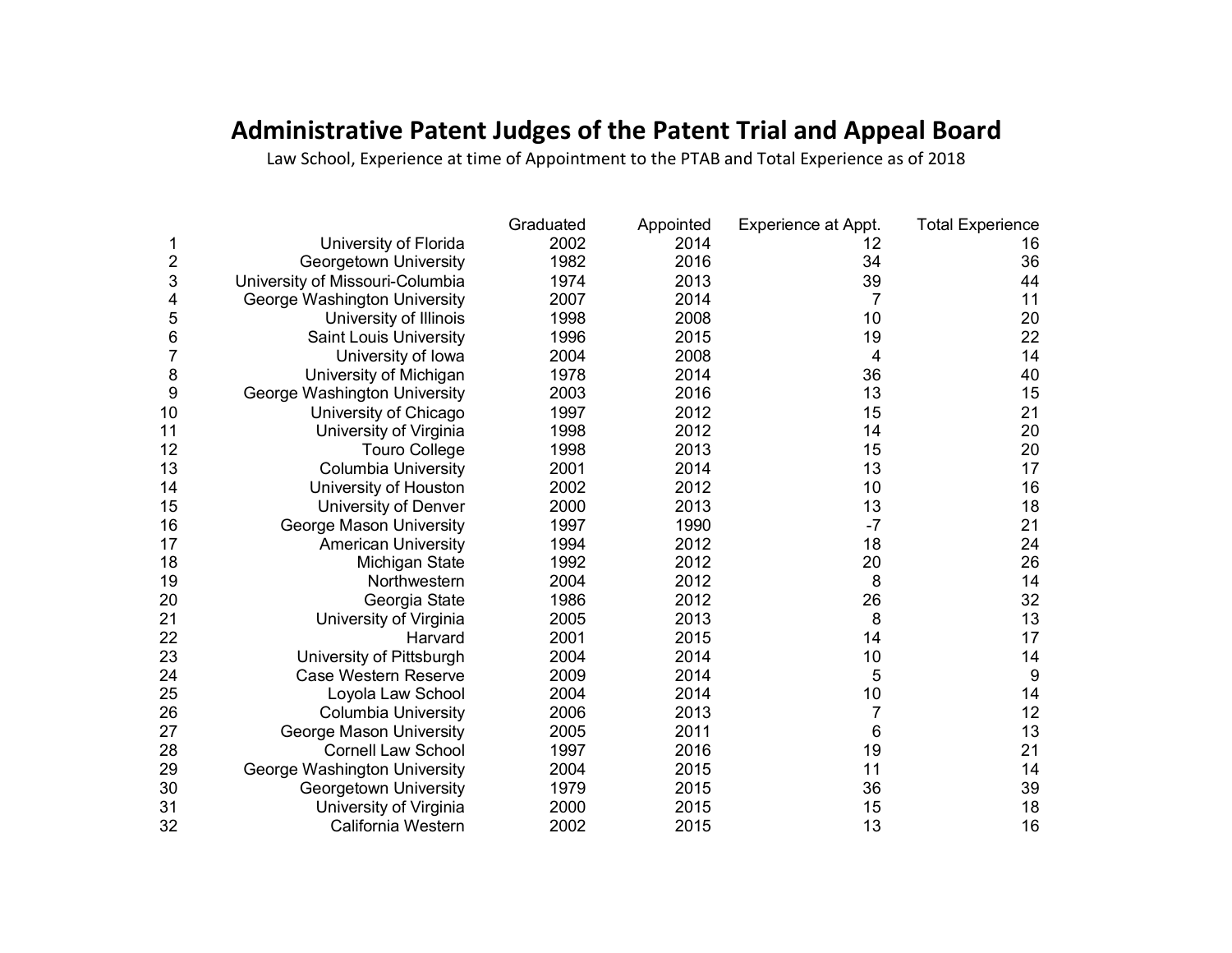| 33 | University of New Hampshire        | 1998 | 2012 | 14             | 20 |
|----|------------------------------------|------|------|----------------|----|
| 34 | John Marshall Law School           | 2006 | 2014 | 8              | 12 |
| 35 | <b>Catholic University</b>         | 1996 | 2000 | 4              | 22 |
| 36 | University of California, Berkeley | 2006 | 2014 | 8              | 12 |
| 37 | William and Mary                   | 2007 | 2016 | 9              | 11 |
| 38 | <b>Catholic University</b>         | 2006 | 2011 | 5              | 12 |
| 39 | University of Baltimore            | 1992 | 1995 | 3              | 26 |
| 40 | Washington and Lee                 | 1992 | 2012 | 20             | 26 |
| 41 | University of Virginia             | 2008 | 2016 | 8              | 10 |
| 42 | University of Texas                | 2001 | 2014 | 13             | 17 |
| 43 | University of Chicago              | 1998 | 2015 | 17             | 20 |
| 44 | George Mason University            | 2005 | 2015 | 10             | 13 |
| 45 | Georgetown University              | 2006 | 2017 | 11             | 12 |
| 46 | Western New England                | 1989 | 2007 | 18             | 29 |
| 47 | University of Denver               | 1990 | 2013 | 23             | 28 |
| 48 | University of Virginia             | 2001 | 2012 | 11             | 17 |
| 49 | <b>Howard University</b>           | 2008 | 2014 | 6              | 10 |
| 50 | Southern Methodist University      | 1999 | 2016 | 17             | 19 |
| 51 | George Washington University       | 2003 | 2007 | 4              | 15 |
| 52 | George Washington University       | 2004 | 2012 | 8              | 14 |
| 53 | George Washington University       | 1976 | 2012 | 36             | 42 |
| 54 | George Washington University       | 1998 | 1991 | $-7$           | 20 |
| 55 | <b>American University</b>         | 1974 | 2012 | 38             | 44 |
| 56 | <b>American University</b>         | 2001 | 2011 | 10             | 17 |
| 57 | University of Denver               | 2001 | 2014 | 13             | 17 |
| 58 | University of Texas                | 1990 | 2015 | 25             | 28 |
| 59 | Washington and Lee                 | 1999 | 2015 | 16             | 19 |
| 60 | Harvard                            | 2006 | 2015 | 9              | 12 |
| 61 | George Mason University            | 1988 | 2007 | 19             | 30 |
| 62 | George Washington University       | 1999 | 2012 | 13             | 19 |
| 63 | Georgetown University              | 2001 | 2008 | $\overline{7}$ | 17 |
| 64 | George Washington University       | 2001 | 2012 | 11             | 17 |
| 65 | George Mason University            | 2003 | 2006 | 3              | 15 |
| 66 | <b>Boston University</b>           | 1994 | 2006 | 12             | 24 |
| 67 | University of Michigan             | 1999 | 2014 | 15             | 19 |
| 68 | Ohio State                         | 1998 | 2013 | 15             | 20 |
| 69 | <b>Brooklyn Law School</b>         | 1993 | 2015 | 22             | 25 |
| 70 | Michigan State                     | 1998 | 2008 | 10             | 20 |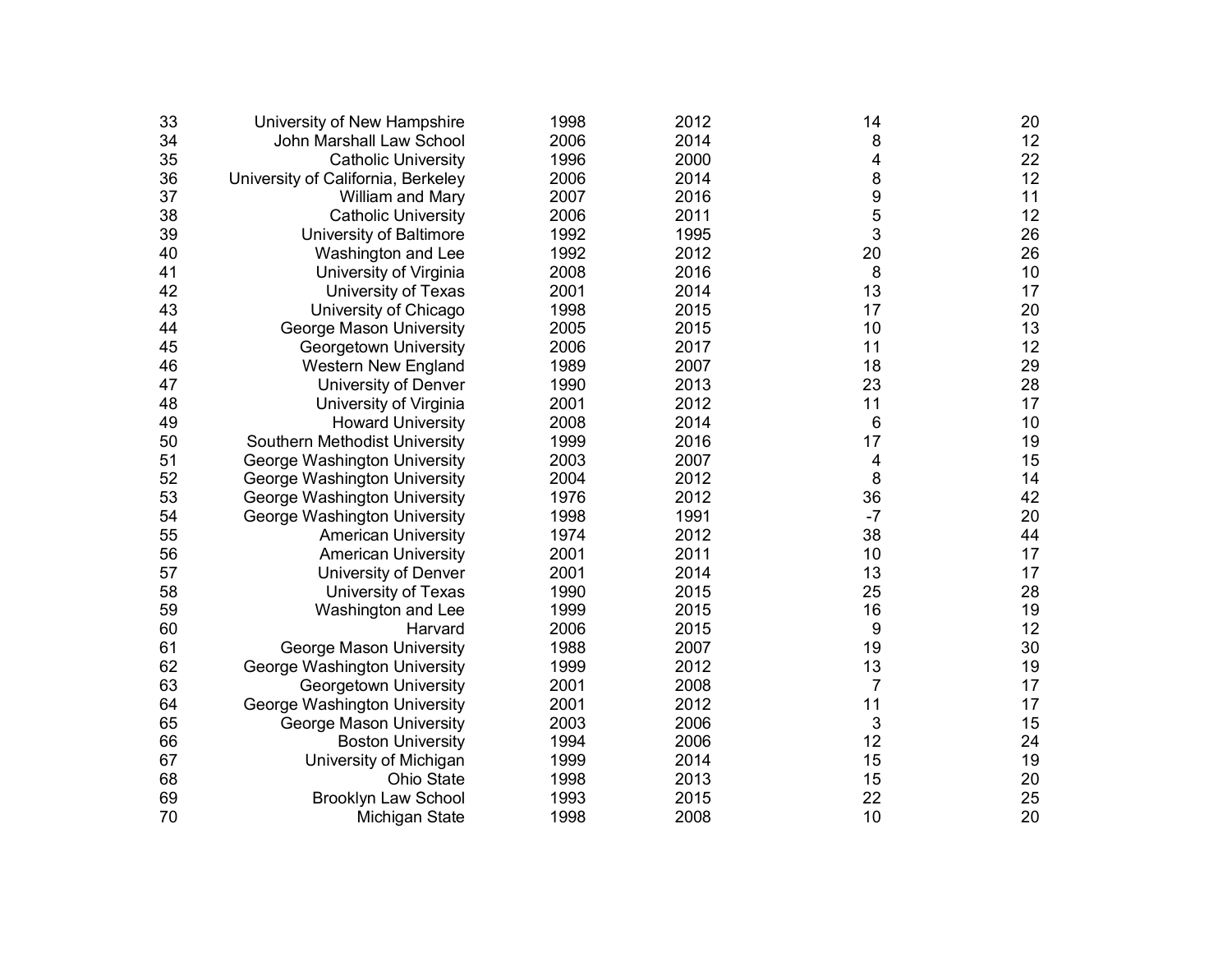| 71  | University of California, Berkeley | 2004 | 2013 | 9                       | 14               |
|-----|------------------------------------|------|------|-------------------------|------------------|
| 72  | George Mason University            | 2000 | 2012 | 12                      | 18               |
| 73  | George Washington University       | 2004 | 2014 | 10                      | 14               |
| 74  | Georgetown University              | 2000 | 2017 | 17                      | 18               |
| 75  | University of California, Davis    | 2006 | 2013 | 7                       | 12               |
| 76  | George Washington University       | 2003 | 2012 | 9                       | 15               |
| 77  | Northwestern                       | 1999 | 2012 | 13                      | 19               |
| 78  | <b>Catholic University</b>         | 2005 | 2012 | 7                       | 13               |
| 79  | George Washington University       | 2007 | 2014 | $\overline{7}$          | 11               |
| 80  | University of Illinois             | 2006 | 2015 | 9                       | 12               |
| 81  | University of Virginia             | 2006 | 2012 | $\,6$                   | 12               |
| 82  | Washington and Lee                 | 1990 | 2014 | 24                      | 28               |
| 83  | Chicago-Kent                       | 2005 | 2014 | 9                       | 13               |
| 84  | Chicago-Kent                       | 2005 | 2014 | 9                       | 13               |
| 85  | University of Colorado             | 2000 | 2013 | 13                      | 18               |
| 86  | Georgetown University              | 2001 | 2011 | 10                      | 17               |
| 87  | George Mason University            | 1988 | 2007 | 19                      | 30               |
| 88  | University of Chicago              | 2006 | 2015 | 9                       | 12               |
| 89  | <b>Duke University</b>             | 2002 | 2011 | 9                       | 16               |
| 90  | University of Dayton               | 2005 | 2011 | 6                       | 13               |
| 91  | University of Dayton               | 2005 | 2011 | 6                       | 13               |
| 92  | Washington University St. Louis    | 1999 | 2013 | 14                      | 19               |
| 93  | <b>SUNY Buffalo</b>                | 1986 | 2016 | 30                      | 32               |
| 94  | <b>American University</b>         | 1995 | 1999 | 4                       | 23               |
| 95  | Loyola University New Orleans      | 2002 | 2014 | 12                      | 16               |
| 96  | University of Washington           | 2007 | 2014 | $\overline{7}$          | 11               |
| 97  | University of Pennsylvania         | 2005 | 2014 | 9                       | 13               |
| 98  | University of Akron                | 2007 | 2014 | $\overline{7}$          | 11               |
| 99  | University of Pennsylvania         | 2003 | 2016 | 13                      | 15               |
| 100 | Georgetown University              | 1998 | 2014 | 16                      | 20               |
| 101 | <b>American University</b>         | 2005 | 2012 | $\overline{7}$          | 13               |
| 102 | University of Michigan             | 2002 | 2012 | 10                      | 16               |
| 103 | University of Georgia              | 1993 | 2016 | 23                      | 25               |
| 104 | University of Maryland             | 1986 | 2012 | 26                      | 32               |
| 105 | Georgia State                      | 2009 | 2015 | 6                       | $\boldsymbol{9}$ |
| 106 | Seton Hall                         | 2000 | 2014 | 14                      | 18               |
| 107 |                                    | 1998 | 2000 | $\overline{\mathbf{c}}$ | 20               |
| 108 | University of Virginia             | 2006 | 2015 | 9                       | 12               |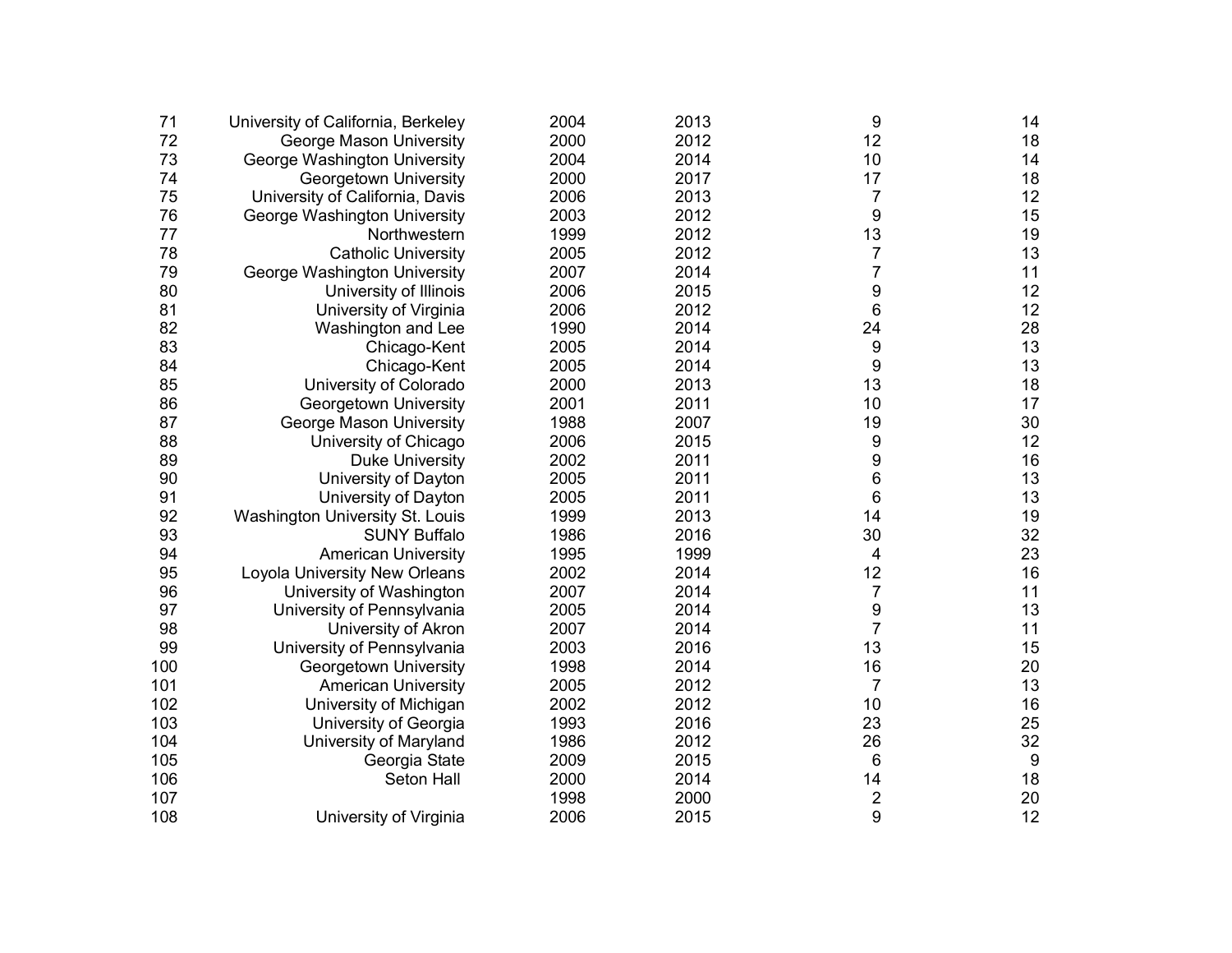| 109 | George Mason                  | 1988 | 2000 | 12             | 30   |
|-----|-------------------------------|------|------|----------------|------|
| 110 | <b>American University</b>    | 1997 | 2007 | 10             | 21   |
| 111 | <b>Boston University</b>      | 1997 | 2015 | 18             | 21   |
| 112 | Georgetown University         | 1997 | 2012 | 15             | 21   |
| 113 | William and Mary              | 1990 | 2001 | 11             | 28   |
| 114 | University of Chicago         | 1999 | 2014 | 15             | 19   |
| 115 | George Washington University  | 2008 | 2011 | 3              | $10$ |
| 116 | <b>Ohio State</b>             | 1996 | 2012 | 16             | 22   |
| 117 | <b>Villanova University</b>   | 2003 | 2014 | 11             | 15   |
| 118 | Chicago-Kent                  | 2007 | 2012 | 5              | 11   |
| 119 | <b>Cornell University</b>     | 2001 | 2016 | 15             | 17   |
| 120 | George Mason University       | 2000 | 2016 | 16             | 18   |
| 121 | George Washington University  | 1989 | 2012 | 23             | 29   |
| 122 | George Washington University  | 2000 | 2015 | 15             | 18   |
| 123 | <b>Catholic University</b>    | 1989 | 1994 | 5              | 29   |
| 124 | University of Texas           | 1993 | 2012 | 19             | 25   |
| 125 | <b>American University</b>    | 2004 | 2014 | 10             | 14   |
| 126 | <b>Rutgers University</b>     | 1989 | 2016 | 27             | 29   |
| 127 | Georgetown University         | 1997 | 2012 | 15             | 21   |
| 128 | <b>Wayne State University</b> | 2005 | 2013 | 8              | 13   |
| 129 | George Washington University  | 1999 | 2014 | 15             | 19   |
| 130 | <b>Boston University</b>      | 1989 | 2012 | 23             | 29   |
| 131 | <b>Duke University</b>        | 2005 | 2014 | 9              | 13   |
| 132 | St. Thomas University         | 2002 | 2012 | 10             | 16   |
| 133 | Harvard                       | 2001 | 2016 | 15             | 17   |
| 134 | University of Miami           | 2004 | 2012 | 8              | 14   |
| 135 | University of Houston         | 2005 | 2016 | 11             | 13   |
| 136 | George Washington University  | 2006 | 2008 | $\overline{2}$ | 12   |
| 137 | <b>Duke University</b>        | 1987 | 2014 | 27             | 31   |
| 138 | <b>Widener University</b>     | 1999 | 2015 | 16             | 19   |
| 139 | Georgetown University         | 1997 | 2016 | 19             | 21   |
| 140 | George Mason University       | 2005 | 2014 | 9              | 13   |
| 141 | <b>American University</b>    | 1996 | 2001 | 5              | 22   |
| 142 | Arizona State                 | 2006 | 2011 | 5              | 12   |
| 143 | George Washington University  | 2004 | 2016 | 12             | 14   |
| 144 | Georgetown University         | 1990 | 2012 | 22             | 28   |
| 145 | <b>Fordham University</b>     | 1984 | 2016 | 32             | 34   |
| 146 | Brooklyn Law School           | 1973 | 2014 | 41             | 45   |